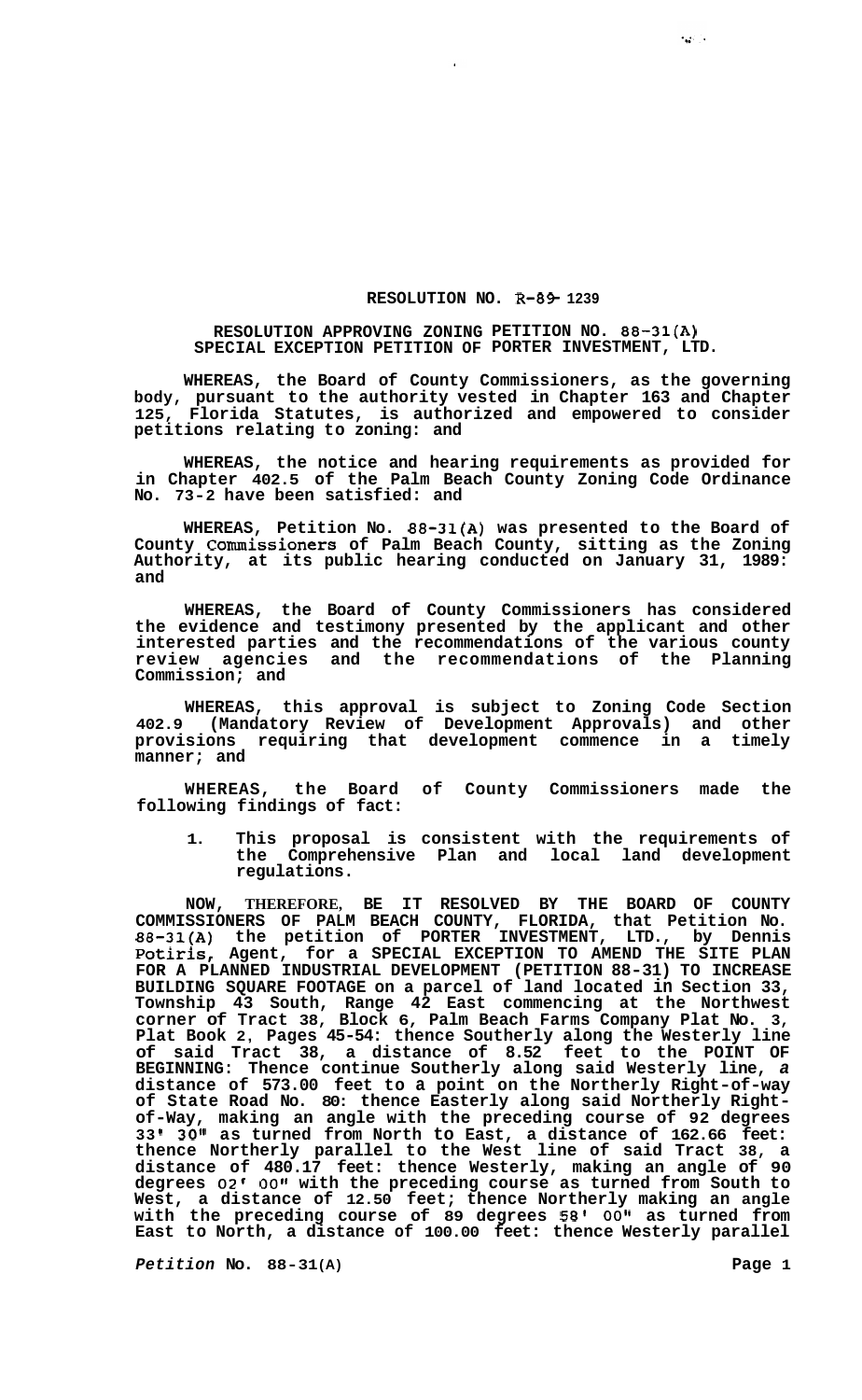**with the North line of said Tract 38, making an angle with the preceding course of 90 degrees 02' OOtt as turned from South to West, a distance of 150.00 feet to the POINT OF BEGINNING. Subject to an easement for road purposes over the East 12.50 feet of the South 480.17 feet thereof: and to an ingress and egress easement over the East 25 feet of the West 175 feet of said Tract 38, being located on the north side of Southern Boulevard (SR 80) and bounded on the north by Wallis Street, approximately** *.8* **mile east of Floridals Turnpike (Sunshine State Parkway), in an IL-Light Industrial Zoning District, was approved as advertised, subject to the following conditions:** 

- **1. The developer shall comply with all previous conditions of approval unless expressly modified herein.**
- 2. Conditions 1.a., 1.b., 1.c., and 1.d. of Petition 88-31 **(Approved on March 24, 1988) which currently states:** 
	- **Ill. Prior to Site Plan certification, the site plan shall be amended to indicate the following:** 
		- **a. One of three required alternative perimeter landscape strips along the western property line** ,

 $\ddot{\bullet}$ 

- **b. The location of reserved vegetation on site and specifications noting how these will be preserved** ,
- **c. Relocate one (1) loading berth to northern structure,**
- **d. Tabular breakdown of the office spaces,**  warehouse space, and display space."

**is hereby deleted.** 

- **3. Condition No. 2** *of* **Zoning Petition No. 88-31 (Approved on March 24, 1988) which currently states:** 
	- **"2. A Unity of Title shall be executed covering the entire site.** *Two* **(2) copies of the properly executed Unity of Title documents shall be submitted to the Zoning Division simultaneously with Site Plan Review Committee application."**

**Is hereby deleted.** 

- **4. The petitioner shall comply with all Zoning Code requirements in effect at the time when the right-of- way reservation for Southern Boulevard** *is* **conveyed. If necessary the petitioner shall be required to reduce building area to meet minimum parking requirements, landscaping, setbacks, etc.**
- **5. Condition No. 10 of Petition No. 88-31 which presently states:**

**Petition No. 88-31(A)** Page 2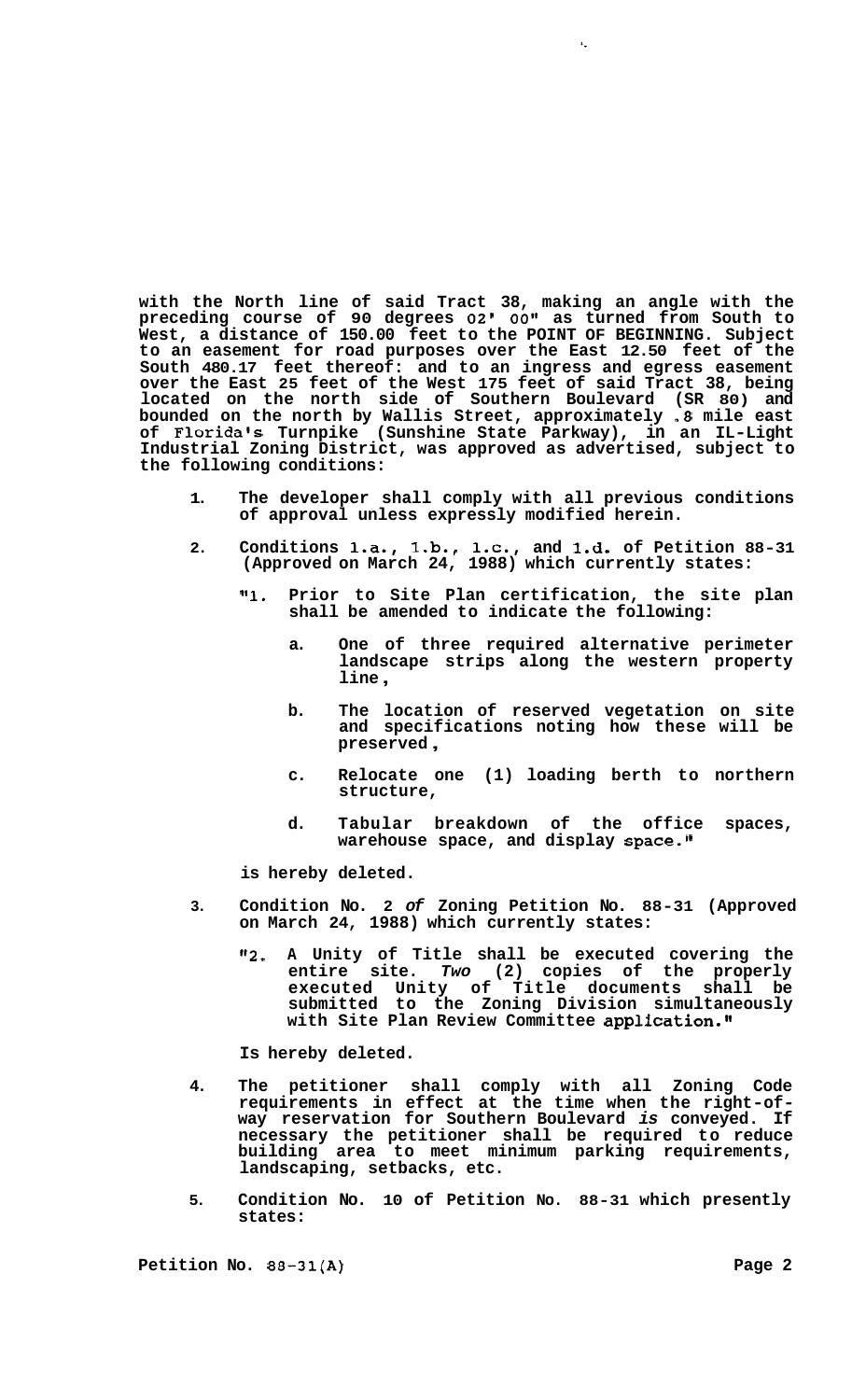**"10.** Within **90** days of approval of this project, the property owner shall convey to Palm Beach County  $\bar{\text{b}}$ y road right-of-way warranty deed for Southern Boulevard, **220** feet north of the existing north right-of-way line of the West Palm Beach Canal free of all encumbrances and encroachments. Petitioner shall provide Palm Beach County with sufficient documentation acceptable to the Land Acquisition Division to ensure that the property is free of all encumbrances and encroachments. Right-of-way conveyances shall also include "Safe Sight Corners" where appropriate at intersections as determined by the County Engineer."

is hereby amended to read:

"Within **90** days of approval of this project, the property owner shall convey to Palm Beach County by road right-of-way warranty deed for Southern Boulevard, **120** feet north of the north right-of-way line of the West Palm Beach Canal free of all encumbrances and encroachments. Property owner shall provide Palm Beach County with sufficient documentation acceptable to the Right-of-way Acquisition Section to ensure that the property is free of all encumbrances and encroachments. Right-of-way conveyances shall also include "Safe Sight Corners" where appropriate at intersections as determined by the County Engineer. In addition, the property owner agrees to reserve an additional **100** feet of right-of-way (total **220** feet). Terms of this future agreement shall be executed by the property owner and Palm Beach County prior to site plan certification in the form of an agreement entitled "Restrictive Covenants for Southern Boulevard Right-of-Way". Said agreement shall be subject to approval by the County Attorney's Office."

*6.* Condition **No. 11** of Petition **No. 88-31** which presently states:

**"11.** The property owner shall pay a Fair Share Fee in the amount and manner required by the "Fair Share Contribution for Road Improvements Ordinance" as it presently exists **or** as it may from time to time be amended. The Fair Share Fee for this project presently is **\$2,384.00 (89** trips **X \$26.79** per trip)."

is hereby amended to read:

'\*The Developer shall pay a Fair Share Fee in the amount and manner required by the "Fair Share Contribution for Road Improvements Ordinance" as it presently exists or as it may from time to time be amended. The Fair Share Fee for this project presently is **\$5,519.00** *(206* trips **X** *\$26.79* per trip) **.I1** 

*7.* In addition the Developer shall contribute the amount **of \$689.00 as** established in Article **V** Section **3** 

Petition **No.**  $88-31(A)$  Page 3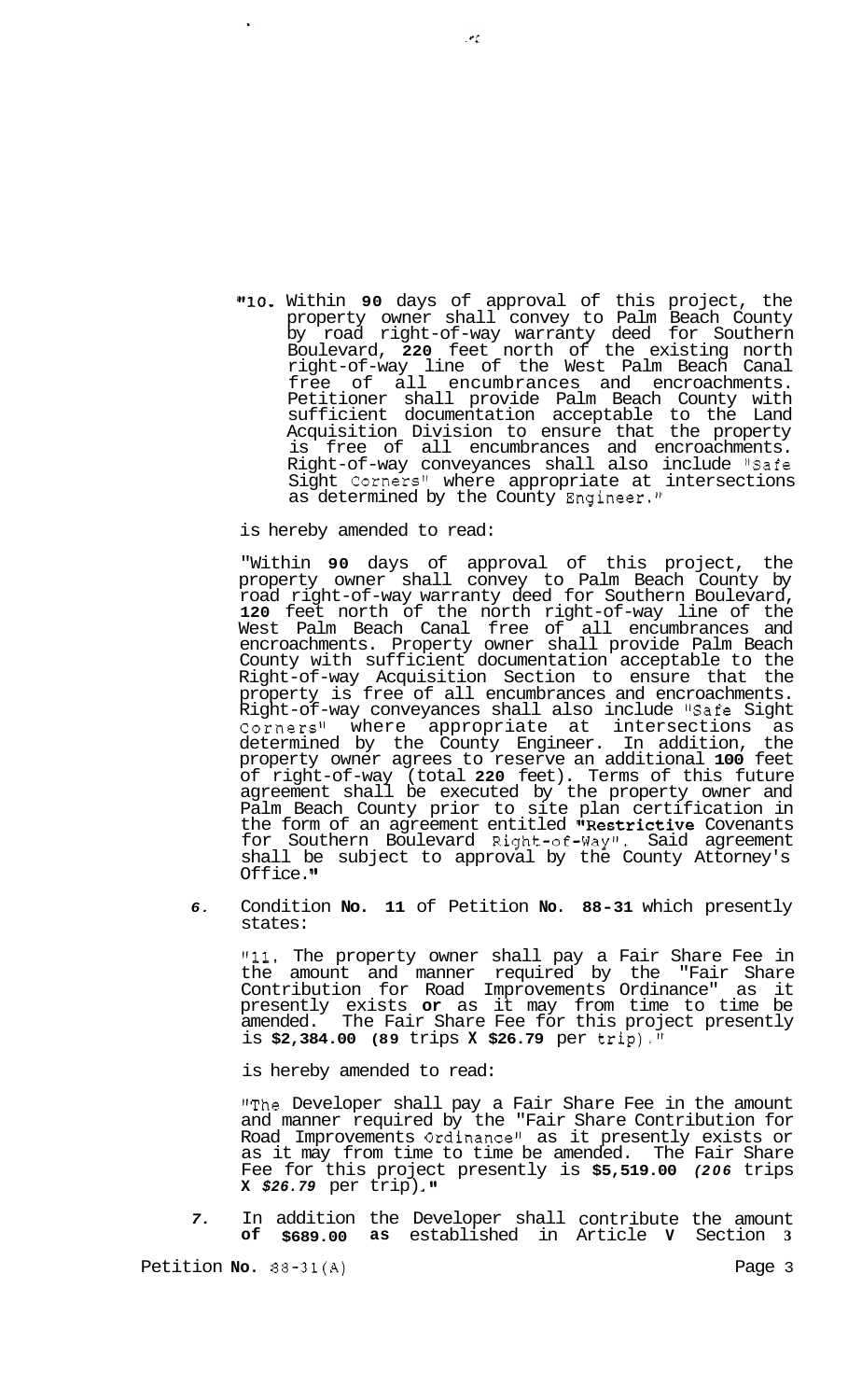(Insignificant Project Standard) of the Traffic Performance Standards Code. These total furds of **\$6,200.00** shall be paid prior to the issuance >f the first Building Permit.

- 8. If the "Fair Share Contribution for Road Improvements Ordinance" is amended to increase the Fair Share Fee, this additional amount **of \$689.00** shall be c1:edited toward the increased Fair Share Fee.
- 9. The petitioner shall submit a tree survey, clearly locating and detailing specific trees to be preserved and/or relocated, to the Zoning Division prior to the issuance **of** a building permit.
- 10. The owner, occupant or tenant of the facility shall participate in an oil recycling program which insures proper re-use or disposal of waste oil.
- **11.** Prior to site plan certification, the petitioner shall revise the "Restrictive Covenant for Southern Bculevard Right-of-Way" to stipulate that the County sha.11 bear no financial responsibility for the removal of nonconforming structures.
- **12.** Failure to comply with the conditions herein may result in the denial or revocation of a building permit; the issuance of a stop work order; the denial of **a**  Certificate of Occupancy on any building or structure; or the denial or revocation of any permit or approval for any developer-owner, commercial-owner, lessee, or user of the subject property. Appeals from sudl action may be taken to the Palm Beach County Board of Adjustment or as otherwise provided in the Palm Beach County Zoning Code.